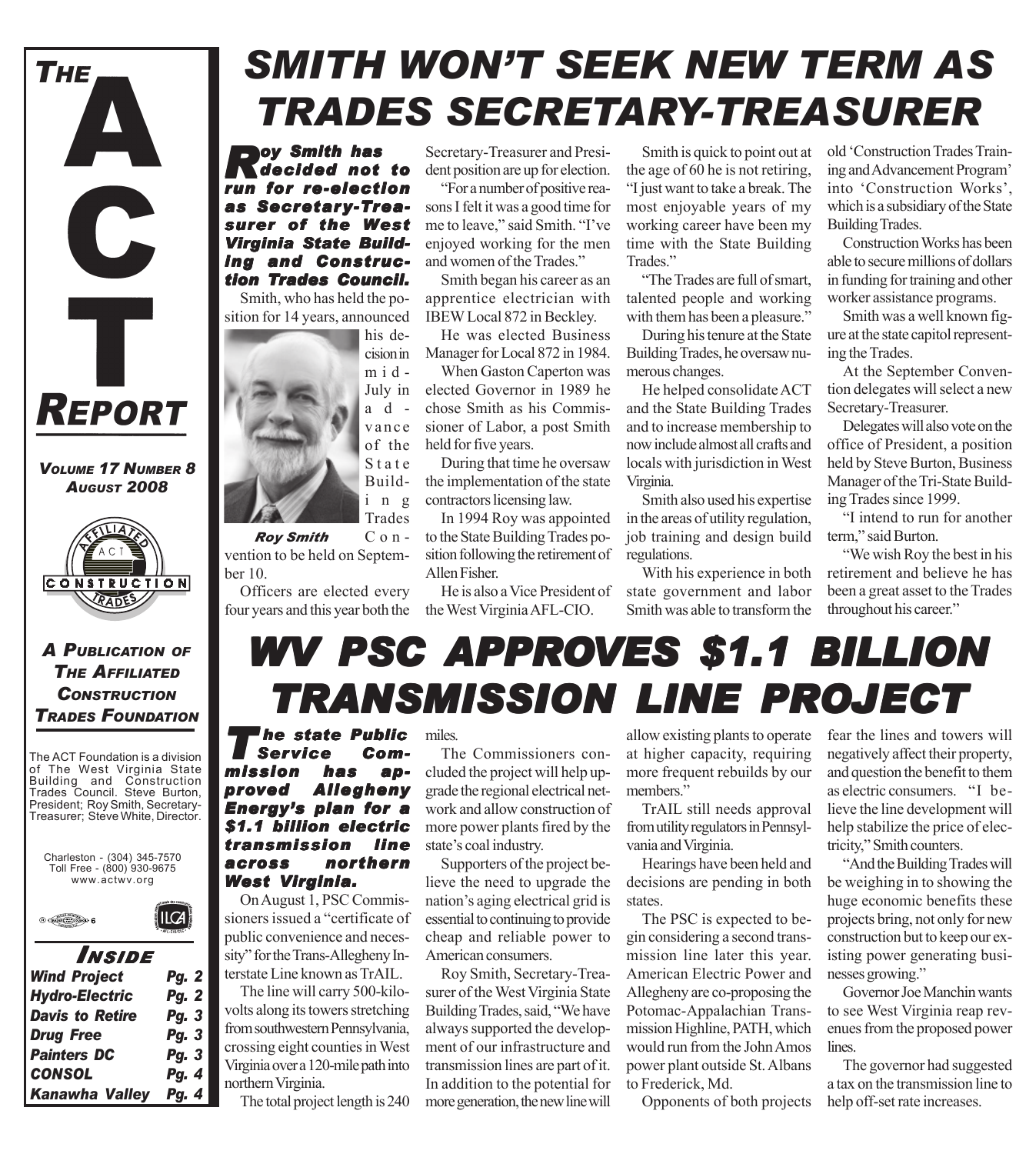#### *PAGE 2 THE ACT REPORT AUGUST 2008*

## *\$255 MILLION WIND POWER HEARING HELD*

*Developers of the Laurel Mountain Wind project went before the state's Public Service Com- vice Commission in early August looking for ap- gust approval to build a new \$255 million wind project. project.*

ACT and the WV State Building Trades were also at the hearing having intervened in support of the project.

The 125 megawatt project will be built in Barbour and Randolph counties and, depending on the turbine size selected, will use 53 to 65 windmills.

The difference in windmill numbers is because the developer is looking at two types of turbines. GE makes a 1.5 megawatt turbine and Clipper makes one that will generate 2.5 megawatts.

The North Central WV Building Trades has entered into a memorandum of understanding with the developer AES Laurel Mountain, to require local union construction workers build the project.

Darwin Snyder, President of the North Central Trades presented testimony to the PSC about the agreement and the availability of local manpower to do the job.

"These wind projects provide good paying jobs with benefits for my members," said Snyder. "We have the skilled construction workers needed for this project, and they need the work."

In preparation for the PSC hearing, ACT hired a consultant to model the economic benefits local construction employment will bring to the area and the state.

The report produced by the Center for Community and Labor Research shows the project will generate \$43 million in additional local business sales, \$14 million in wages including 125 construction jobs and 158 additional WV jobs in trucking, retail, professional services, and wholesaling industries. In addition, state and federal taxes as well as profits from local companies and sole proprietors will help fuel the local economy.

An additional eight to ten jobs will be created once the project

is operational.

Opposition to the project comes from local residents concerned about the views and noise and from groups concerned about the impact of the project on birds and bats.

Developer AES Corporation

is based in Arlington, Virginia and is an international energy company operating in 129 countries.

A decision is expected from the PSC by the end of the year, the project has a tentative start date of next spring.



*TRADES ATTORNEY VINCE Trivelli receives papers from opposition lawyer Bradley Stephens during a PSC hearing on the AES Laurel Mountain wind project.*

## *HYDRO-ELECTRIC PROJECT NEEDS PERMIT*

#### *A \$250 million hydro-electric project at Willow Island is just one permit away from construction. construction.*

Developer American Municipal Power - Ohio, who built a similar project at the Belleville Lock and Dam site near Parkersburg a number of years ago, is waiting for a Corps of Engineers permit for dredging and soil removal.

The Corps permit is the last of a lengthy process required by various federal and state agencies to undertake the project.

Once the permit is issued project construction will begin.

The project will require around 400 construction workers at peak employment.

"We've worked with the AMP Ohio folks before and look forward to working with them again on this project," said Sam Davis, Business Manager for the Parkersburg-Marietta Building Trades Council.

Located in Pleasants County the project will install two 17.5 megawatt generating units. A cofferdam will first be constructed so material can be excavated from the shoreline. A 1.6 mile transmission line will connect the project to a nearby substation.

A number of recreational fa-

cilities will be added as part of the project including a fishing pier, walkways, parking, and public restrooms.

AMP Ohio, a group of Ohio municipalities, has been at work developing the project since early 2006.

In addition to the Willow Island site there are a number of hydroelectric projects are under various stages of development in West Virginia.

In the planning stage are projects at Sutton Dam, Braxton County; R.D. Bailey Dam, Mingo County; Jennings Randolph Dam, Mineral County; and Tygart Dam, Taylor County.

Applications are also under-

way at three Lock and Dam sites on the Monongahela River; Opekiska, Hildebrand, and Morgantown.

Projects range from eight to 20 megawatt capacity.

The major regulatory agency responsible for hydro-electric projects is the Federal Energy Regulatory Commission (FERC).

The regulatory process starts with the filing of a Pre-Application Document which, if approved, gives a developer a specific time to put an application together knowing they have exclusive rights to the site.

FERC issues a Study Plan Determination which details the

studies to be included in the application.

Areas of study include fishery and recreational issues, wetlands and environmental issues, historic and cultural surveys, effected landowners, and many other issues.

Once the studies are conducted a preliminary license is requested, then upon review and modification a final license.

Along the way public hearings are held and public input sought.

If you want to get involved see page 3 for letter writing information.

Details on each project can be found on the FERC website www.ferc.gov.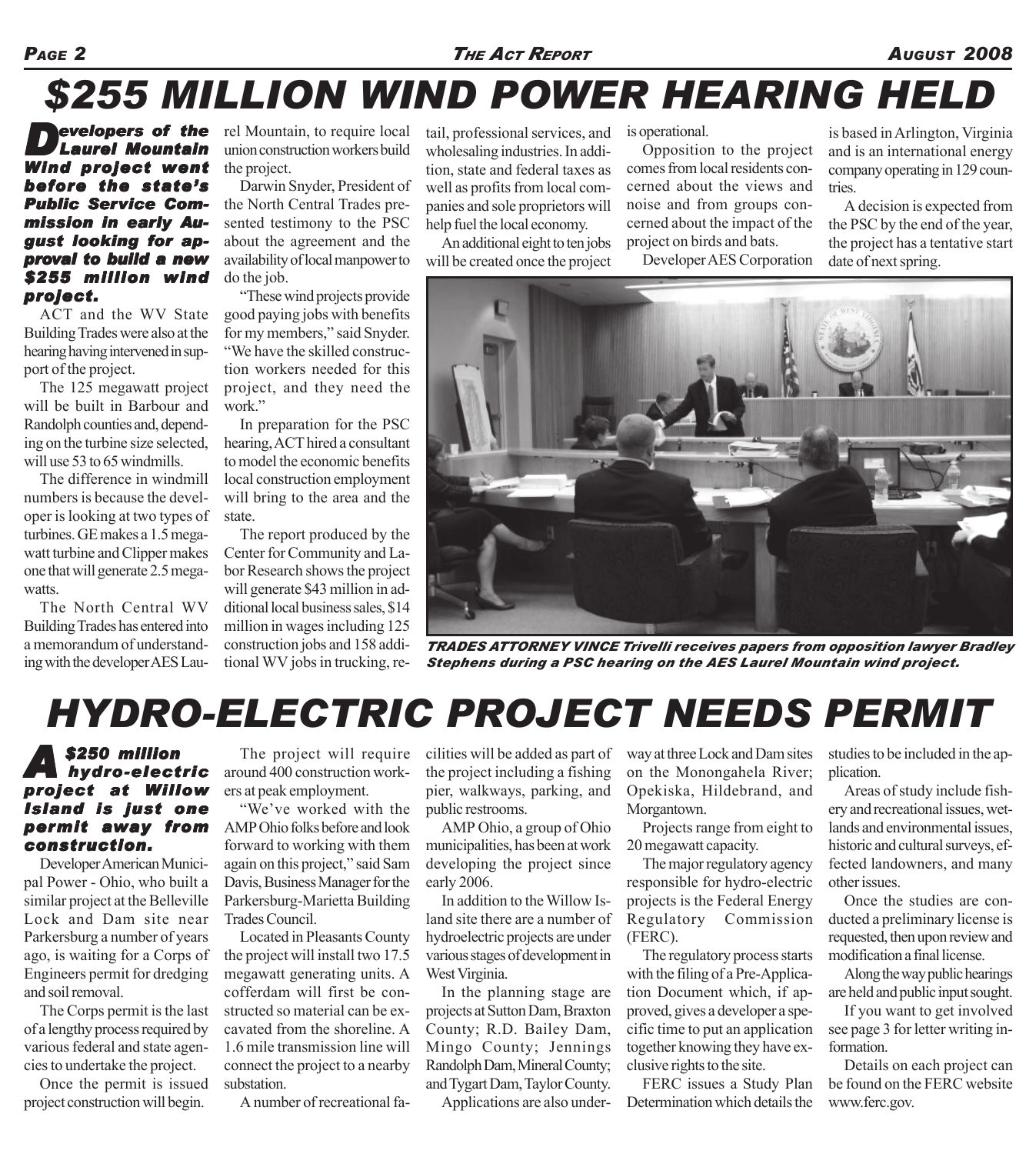*AUGUST 2008 THE ACT REPORT PAGE 3*

# *DAVIS TO RETIRE, HUTCHINSON TO REPLACE*

*Sam Davis, Busi- am Business Manager for the Parkersburg- the Parkersburg-Marietta Building and Construction Trades Council has chosen to retire. to* 

Davis, a 48 year member of the Laborers Union, has led the Council for 15 years.

Prior to his position at the Council Davis worked for 12 years as president and field representative for Laborers Local 639, Marietta. "I've really enjoyed the privilege of working for the Trades," said Davis.



sents approximately 10,000 construction workers. *Sam Davis*

Davis sees the main role of the Council is to work with area busi-

and coordinate efforts.

"It's important we get everybody on the same page," said Davis. "By working together we get to know each other and can accomplish more for our members."

One focus of Davis has been to get more involved with plant owners from the area. His goal has been to better understand their construction needs and in turn let them know about the Trades.

"We need to have a voice for ourselves, not just rely on the

Davis points to his involvement in regular meetings of the Appalachian Construction Users Council and local Labor Management meetings.

The good communications has helped make the drug and safety programs a success as well.

Davis will continue in the job until the end of August to help his replacement.

"The biggest challenge we face today is finding contractors to bid on work," said Davis.

The Council put together a search committee to find a successor for Davis until the end of

his term in 2010 when elections will be held.

Bill Hutchinson, a 31 year

mem-



*Bill Hutchinson* cal 787 was selected.

Hutchinson started the new job on August 11.



*WAYNE REBICH, ACT Representative, explains the new Alcohol and Drug Free law to Kanawha County Commission President Kent Carper and Dave Hardy (not pictured). The County passed a resolution in support of the law during their August 7 meeting. Rebich is leading an effort to get County Commissions to support drug free construction projects.*

Write a letter to urge quick action on the Willow Island Hydro Project by the Corps of Engineers to:

Colonel Dana R. Hurst, District Engineer, Department of the Army Huntington District, Corps of Engineers 502 Eighth Street Huntington, West Virginia 25701-2070

Dear Corps,

Please move quickly on the Willow Island Hydro Project permit. We need the jobs. Thank you. Sincerely, "Your Name & Address"

## *PAINTERS DISTRICT COUNCIL 53 APPRENTICESHIP OPPORTUNITIES*

h<mark>e Joint Appren-</mark><br>ticeship and  $ticeship$ *Training Committee for the Painters has four West Virginia locations for ac- locations for accepting apprentice applications. applications.*

Applications are taken year round, except for holidays and weekends, for four programs - Painting, Drywall, Glaziers, and Hydro Blaster/Vacuum Technicians.

The three year programs teach all aspects of the trade in both classroom and on-the-job settings.

Applicants must be at least 18 years of age, physically capable of performing the work safely, and have basic reading and writing skills.

Please call ahead to make for more information.

sure someone is available to take your application.

Applications and information can be obtained at the following Painter Union office locations:

115 Spring Street, Charleston 304/343-8259 ext 10

901 Market Street, Teamsters Building, Wheeling 304/650-0199

2001 Pine Street, Kenova 304/360-2857

512 33rd Street, Parkersburg 740/516-0090

All applications will be received without regard to race, color, religion, national origin, or sex.

Call 304-343-8259 ext 10

contractors," he said.

## ness agents to share information

*ALCOHOL AND DRUG FREE*